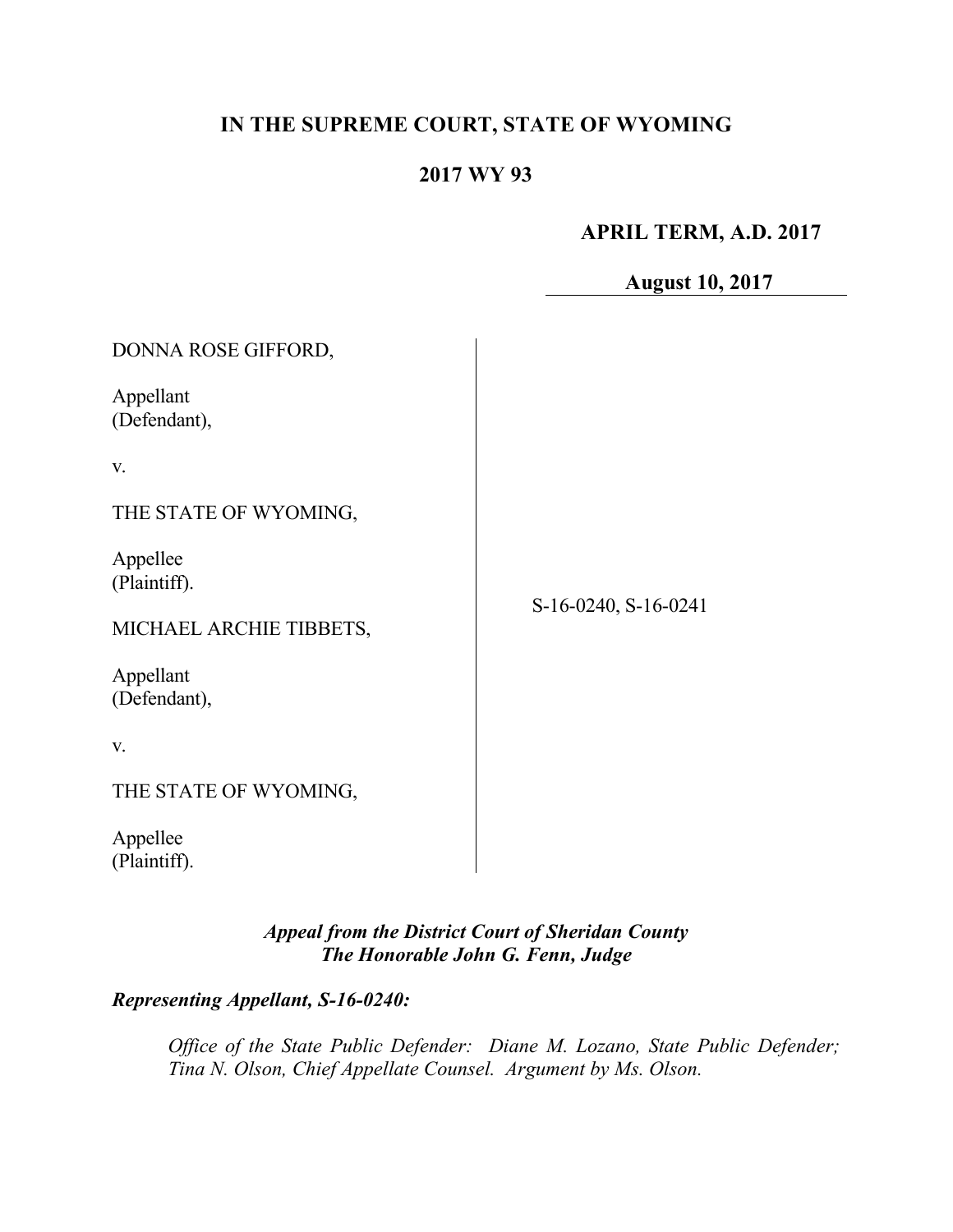### *Representing Appellee, S-16-0240:*

*Peter K. Michael, Attorney General; David L. Delicath, Deputy Attorney General; Christyne M. Martens, Senior Assistant Attorney General; Philip M. Donoho, Assistant Attorney General. Argument by Mr. Donoho.*

#### *Representing Appellant, S-16-0241:*

*Office of the State Public Defender: Diane M. Lozano, State Public Defender; Tina N. Olson, Chief Appellate Counsel; Kirk A. Morgan, Senior Assistant Appellate Counsel. Argument by Mr. Morgan.*

### *Representing Appellee, S-16-0241:*

*Peter K. Michael, Attorney General; David L. Delicath, Deputy Attorney General; Christyne M. Martens, Senior Assistant Attorney General; Philip M. Donoho, Assistant Attorney General; Darrell D. Jackson, Director, Kevin T. Farrelly, Student Director, and Kendra D. Winslow, Student Intern, Prosecution Assistance Program, University of Wyoming, College of Law. Argument by Ms. Winslow.*

*Before BURKE, C.J., and HILL, DAVIS, FOX, and KAUTZ, JJ.*

**NOTICE: This opinion is subject to formal revision before publication in Pacific Reporter Third. Readers are requested to notify the Clerk of the Supreme Court, Supreme Court Building, Cheyenne, Wyoming 82002, of any typographical or other formal errors so that correction may be made before final publication in the permanent volume.**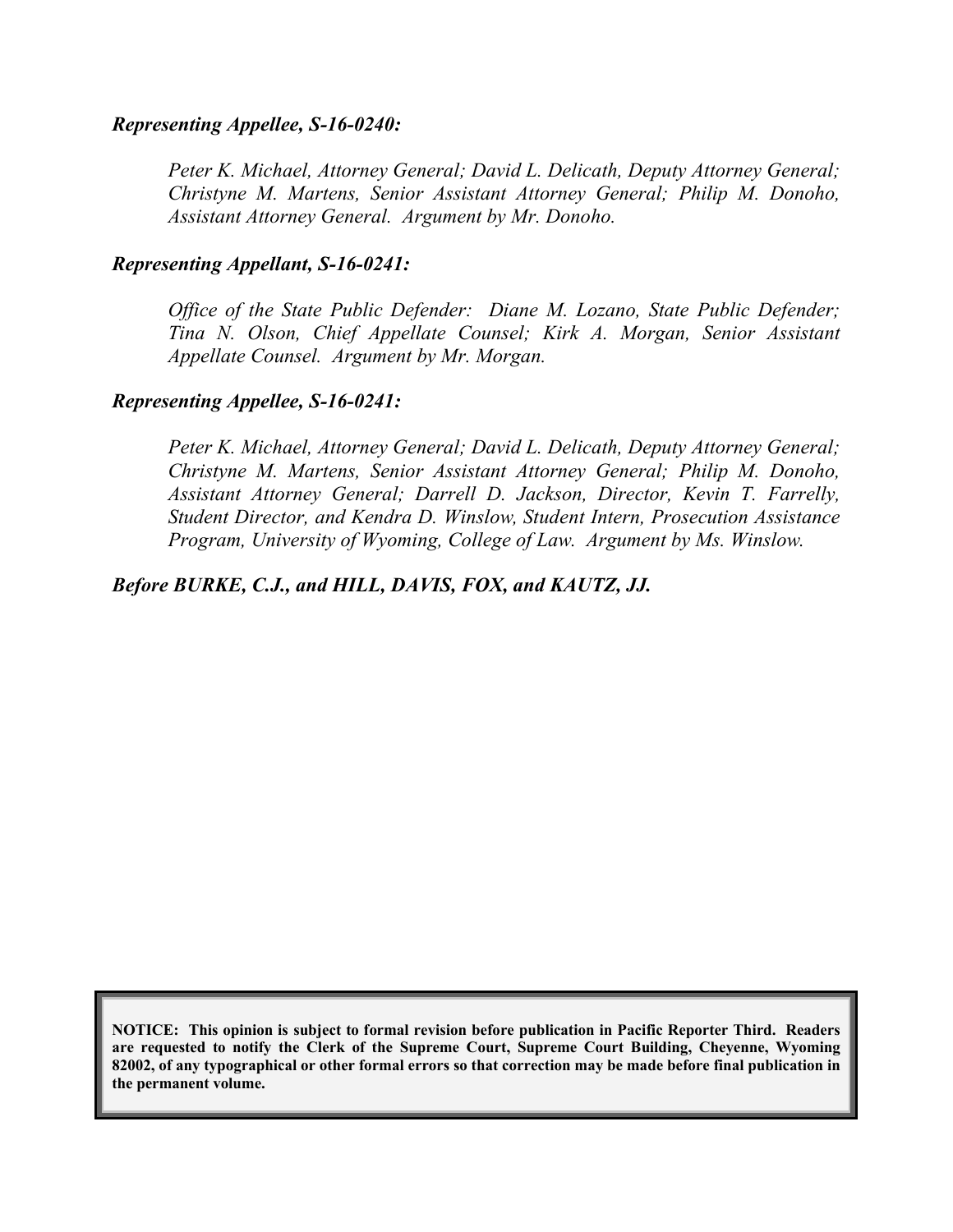## **BURKE, Chief Justice.**

 $\overline{a}$ 

[¶1] Appellants, Michael Archie Tibbets and Donna Rose Gifford, were each convicted after a joint trial of three counts of child abuse in violation of Wyo. Stat. Ann. § 6-2- 503(b)(ii), in relation to injuries inflicted on their children. They contend the State produced insufficient evidence to support the convictions. We affirm.

### *ISSUE*

[¶2] Appellants present the same issue:

Did the State produce sufficient evidence to prove beyond a reasonable doubt that Appellants recklessly caused mental injury to their children?

## *FACTS*

[¶3] Appellants had three children together: a daughter, J.T., born in 2003, and two sons, M.T. and C.T., born in 2004 and 2007. Dr. Mary Bowers served as pediatrician for M.T. and C.T. from their birth, and for J.T. from the age of nineteen months. When M.T. was six months old, he was nearly four pounds underweight. Dr. Bowers diagnosed him with "non-organic failure to thrive"<sup>1</sup> and concluded that his growth had been impaired because he was not being fed enough. She advised Appellants to supplement M.T.'s feedings with baby formula. Appellants, however, "decided against" using baby formula and instead fed M.T. a mixture of whipping cream and molasses. When Dr. Bowers saw M.T. again when he was six months old, he was anemic and weighed 50% less than the average for his birth-weight.

[¶4] The same pattern repeated itself after C.T.'s birth in 2007. When Dr. Bowers saw C.T. when he was four months old, he was significantly underweight. Dr. Bowers diagnosed C.T. with non-organic failure to thrive resulting from inadequate nutrition. Although Appellants believed that C.T. was lactose intolerant, they also fed him a mixture of molasses and whipping cream. C.T. was subsequently hospitalized for a week on two separate occasions due to failure to thrive. When C.T. was five months old, he suffered a traumatic brain injury when he suffocated in loose blankets on his bed. Following this incident, C.T. had reduced vision and required a substantially higher level of care.

<sup>&</sup>lt;sup>1</sup> "Non-organic failure to thrive" means, in effect, that a child is "not getting enough calories." In contrast to "organic" failure to thrive, which results from an underlying medical condition, "non-organic" failure to thrive results from inadequate nutrition.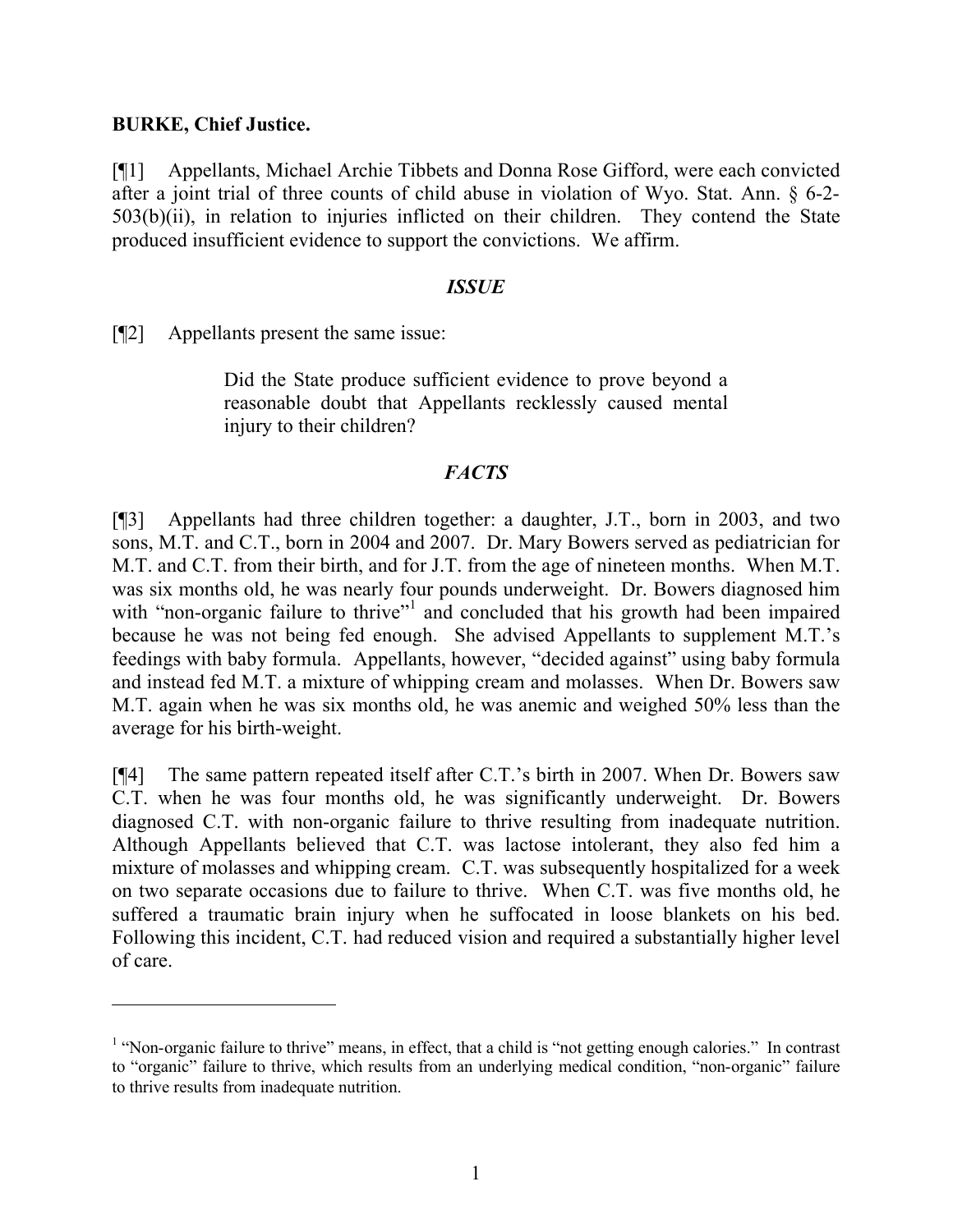[¶5] Dr. Bowers referred C.T. for rehabilitative and therapeutic services at the local Child Development Center. She made the referrals necessary for Appellants to acquire a helmet to protect C.T. when he became more mobile, but Appellants failed to obtain one. Dr. Bowers also referred C.T. to two different ophthalmologists, but Appellants failed to obtain prescription glasses for C.T. Appellants also disagreed with Dr. Bowers' conclusion that C.T. was having seizures following his brain injury.

[¶6] The Wyoming Department of Family Services ("Department") first became involved with the family in 2006 when M.T., who was two years old at the time, was discovered by law enforcement to be wandering alone outside. The Department subsequently received reports from Dr. Bowers and other care providers that M.T. and C.T. had been diagnosed with failure to thrive. The Department also received reports from the Child Development Center that Appellants were not following through with services, including speech therapy, occupational therapy, and physical therapy, provided for C.T.'s special needs. When Department personnel visited Appellants' home in 2009, they found that its condition was "out of control." There was rotting food on the floor and on the kitchen table, and there were only small pathways through clothes, boxes, and other items in the living room. There was also rotting food and trash on the floor in the children's rooms.

[¶7] Due to the fact that Appellants were not following through with Dr. Bowers' recommendations, and because of concern about the children's behaviors, she reported to the Department the possibility that the children were being neglected. Department personnel worked with the family to develop a plan to meet the children's needs. Ultimately, however, Appellants refused to accept parenting services from the Department and failed to follow through with the plan or provide a suitable home environment for the children. In 2010, the children were going to school "smelling of urine, [wearing] dirty clothes . . . defecating in their pants, and then there were concerns again that the house had disintegrated again." Employees from the Child Development Center were forced to stop therapy in Appellants' home due to its condition.

[¶8] Local law enforcement subsequently reported to the Department that a friend of one of Ms. Gifford's older children requested that J.T. and M.T. "touch his penis." The friend was convicted of two counts of public indecency. In counseling, J.T. confirmed that the incident occurred and indicated that she was angry. J.T. also manifested sexualized behavior. Ms. Gifford, who was in the house at the time of the incident, characterized the incident as "a prank, in bad humor."

[¶9] In 2012, after significant efforts to treat a severe rash on C.T.'s bottom and groin, Jacqueline Coulter, C.T.'s special education teacher, contacted the Department to report the issue. Unlike other students in his class who wore diapers, C.T. had a consistent problem with diaper rash. Ms. Coulter would bathe C.T. at school and wash his clothing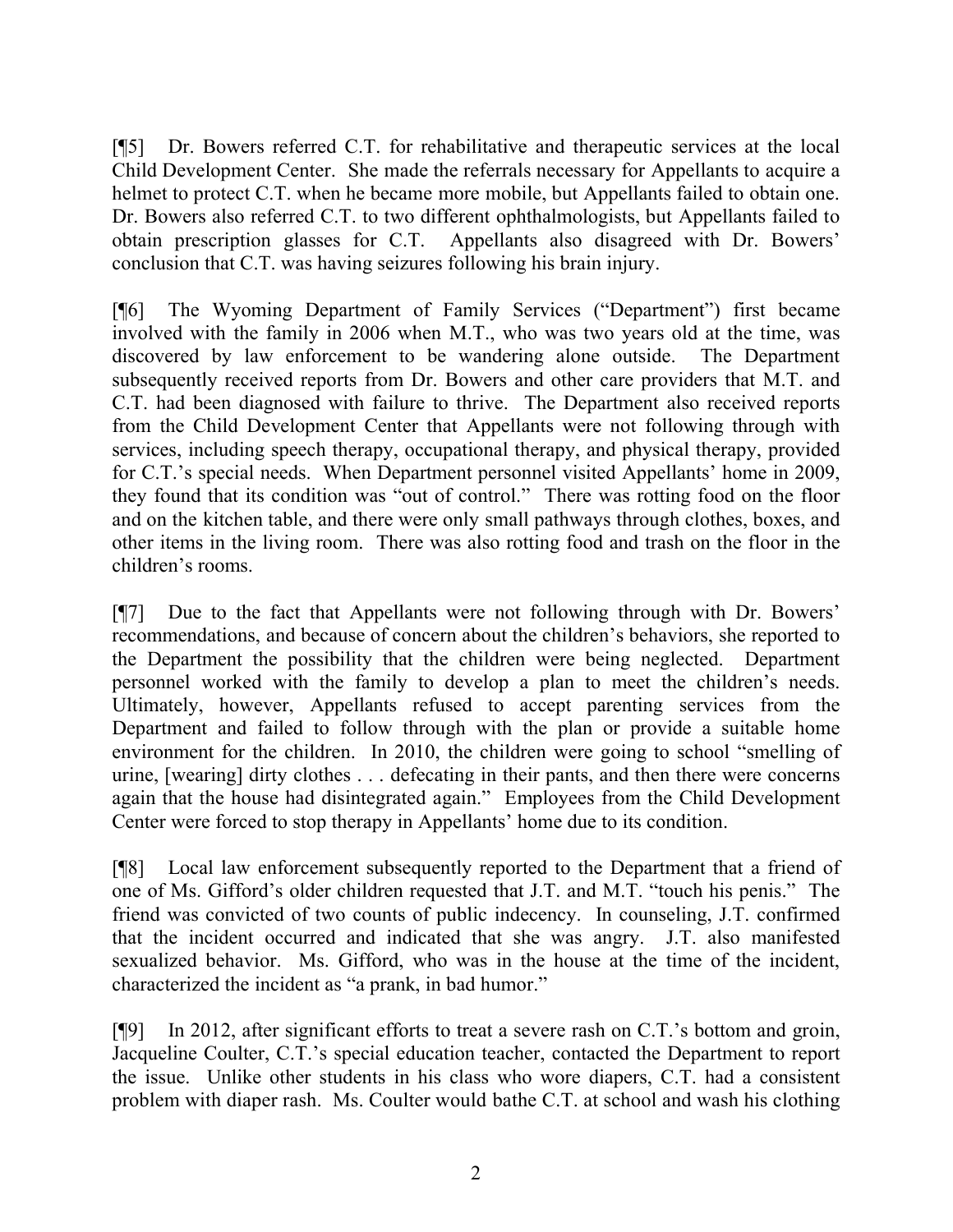because he came to school in dirty and undersized clothes that "frequently smelled of feces and mold." She observed "red bumps, whiteheads throughout his private region, and up – sometimes up to his stomach" from duct tape that Appellants used to attach his diapers to his body. By putting ointment on C.T. "every hour when [school staff] took him to the bathroom throughout the week," the rash would be nearly healed by the end of the week. She explained to Ms. Gifford that duct tape should not be used, and "sent lessinvasive tape home, like medical tape." Although Ms. Coulter talked to Ms. Gifford about the need to continue treatment over the weekend, C.T.'s rash would return by the next school week. By October 2012, C.T.'s rash had become so severe that

> his skin was actually peeling off of his bottom; it was red, it was cracked, and it was bleeding. Inside of the crack of his bottom was also red and cracked and bleeding. . . . [H]is testes and his penis [were] also red and cracked and bleeding, and on his hips was also red, cracked and bleeding.

When school staff cleaned him, he would cry out in pain.

[¶10] At that point, due to the Department's increasing concerns about C.T.'s condition, the state of Appellants' home, and Appellants' failure to follow the Department's recommendations or follow through with therapeutic services provided by the Child Development Center, law enforcement removed the children from the home and placed them in protective custody. The Department placed the children in foster care. J.T. and M.T. were placed in foster care together, and C.T. was placed separately with another family.

[¶11] In January 2013, the State filed a Neglect Petition in juvenile court alleging that J.T., M.T., and C.T. had been neglected by Appellants. The Department subsequently substantiated that J.T., M.T., and C.T. had been neglected, that C.T. had been medically neglected, and that C.T. had been abused. In 2014, Appellants voluntarily executed consents for adoption of C.T.

[¶12] Following further investigation, the State initiated the present case by separately charging Mr. Tibbets and Ms. Gifford with three counts of felony child abuse of J.T., M.T., and C.T., in violation of Wyo. Stat. Ann. § 6-2-503(b)(ii). The charging documents alleged that Appellants had intentionally or recklessly inflicted mental injury during the lifetimes of each of the children. The cases were subsequently joined, and the parties were separately represented at a joint trial held in January 2016.

[¶13] The State called numerous witnesses to testify during trial, including Dr. Bowers, Tiffany Ackels, Appellants' caseworker from the Department, Dr. Khanh Tran, the children's psychotherapist, and the children's principal, teachers, and foster parents. Dr. Bowers gave testimony relating to the social and behavioral development of the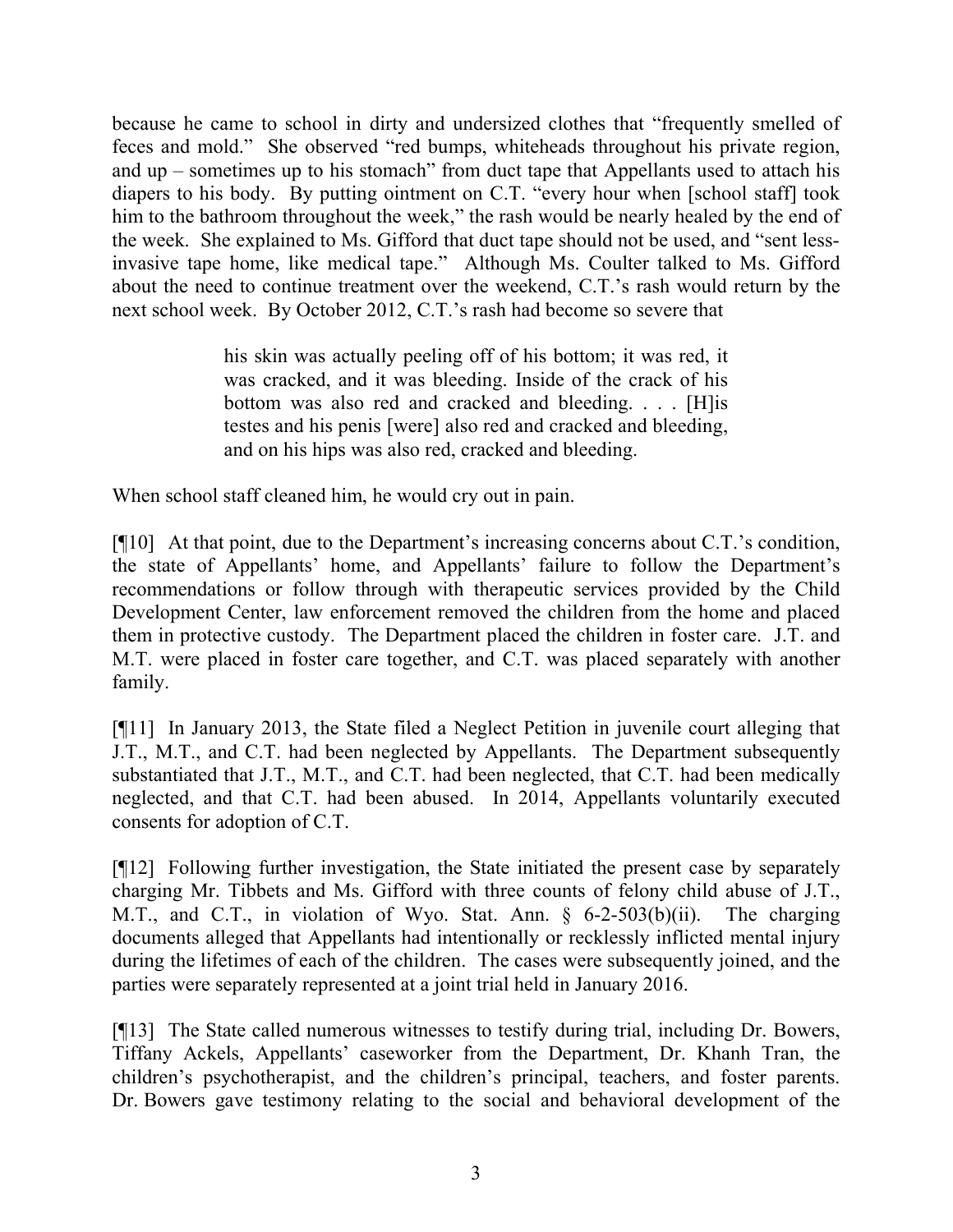children. She stated that her concerns about the children began early in their lives, when both M.T. and C.T. presented with failure to thrive due to inadequate nutrition. She stated the children's weight loss was "very, very unusual" and that "when we have weight loss like that, we start worrying immediately about brain nutrition and possible loss of brain development, that we can never regain." When Dr. Bowers saw M.T. when he was three years old, she felt that M.T. was not meeting expectations for emotional and behavioral development. Dr. Bowers noted that M.T. was "really hyper" and that he "seemed to be seeking stimulation in the office, in a very unusual fashion." She thought that his behavior was the result of sensory deprivation. When M.T. was five years old, she diagnosed him with attention deficit disorder. Dr. Bowers recommended that M.T. be evaluated at the Child Development Center. The Center found deficiencies with respect to M.T.'s fine motor skills, speech and language, and social development. Dr. Bowers testified that she "worried about the early days when [M.T.] wasn't getting well fed and if [M.T.'s] brain development had been sacrificed to that."

[¶14] Dr. Bowers also testified that she became increasingly worried about J.T.'s wellbeing over the course of her childhood. When J.T. was brought in at age seven for her first comprehensive examination in four years, Dr. Bowers discovered that J.T. was going to bed "very, very late at night" and complained about daily headaches. J.T. experienced loneliness at school and was "very needy and sensory-seeking" in Dr. Bowers' office. Dr. Bowers associated these behaviors with Appellants' interactions with J.T. at home. Dr. Bowers also diagnosed J.T. with an attention deficit disorder. Like M.T., J.T. was referred for evaluation at the Child Development Center and, like M.T., the evaluation revealed that she was deficient in the areas of fine and gross motor skills and social development. J.T. had poor hygiene and suffered from enuresis<sup>2</sup> and incontinence, which persisted into her adolescence. Another care provider testified that, because she did not have sheets and because Appellants failed to seek treatment for her condition, J.T. would "sleep on one side of the mattress and then the next day would move to the other side" after it had been soiled.

[¶15] Dr. Bowers also testified that she became more concerned about C.T. as he grew older. Dr. Bowers stated that she became concerned for C.T.'s physical safety "because he had no fear response and his vision was so poor that he couldn't see where or when he was going to fall," and because Appellants did not appear willing to address the situation. She referred C.T. to two different ophthalmologists but Appellants did not make appointments with either of them. Instead, as indicated by personnel from the Child Development Center, Appellants responded to C.T.'s reduced vision by locking him in a room with a plastic mattress on the floor and by nailing blankets over the windows. C.T. would defecate and urinate in the room.

 $\overline{a}$ 

<sup>&</sup>lt;sup>2</sup> Enuresis is a medical term for involuntary urination, especially by children at night.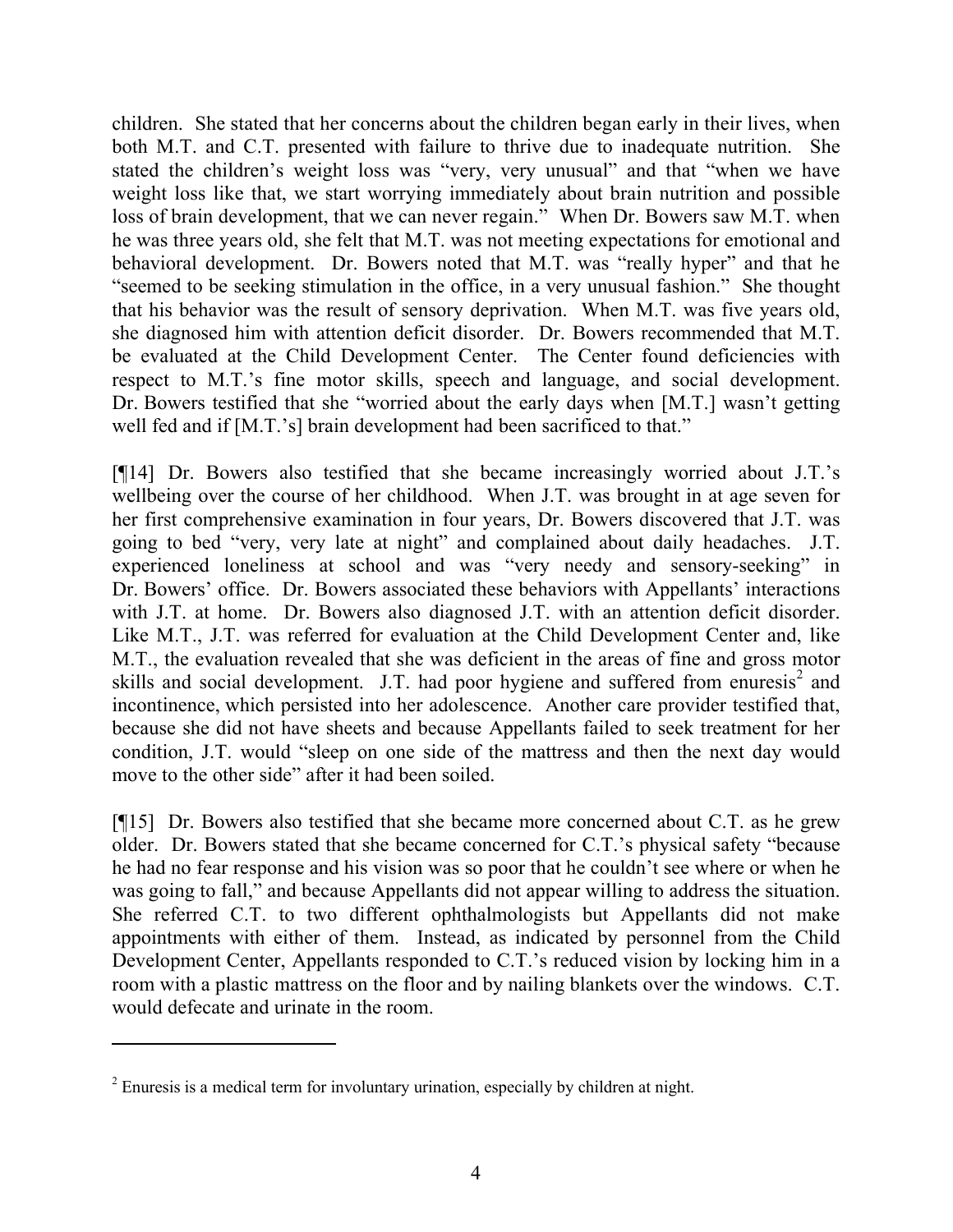[¶16] Several witnesses gave testimony relating to the state of Appellants' home. Ms. Ackels, the Department caseworker who began assisting the family in 2006, stated that although Appellants were initially receptive to the Department's recommendations, they failed to follow through with safety plans for the children and that the condition of Appellants' home throughout the Department's involvement was "disturbing." At the time the children were removed from the home, the house was filled with garbage, rotting food, and so much clutter that there were only small walkways through the house. J.T.'s and M.T.'s room was filled with garbage and it appeared that J.T. and M.T. were sleeping on mattresses soaked with urine. A deadbolt on C.T.'s door confined him to his room, which was covered with feces, spider webs, water damage, and what appeared to be black mold. The home had a strong odor of "cat urine, feces, ammonia, garbage, and rotting food." An employee from the Child Development Center stated that "the smell was so bad that you had to learn how to breathe through your mouth, because otherwise you probably would have gotten sick."

[¶17] The State also called J.T. and M.T.'s principal, Mike Wood. He testified that he visited Appellants' home twice and observed that it "was a mess. . . . It was just – I can't even describe it." He stated that M.T. and J.T. lived in "heartbreaking filth" and that "their basic human needs were not being met," which impacted their ability to succeed at school. When they came to school, J.T. and M.T. were frequently hungry and often smelled of cat urine. The school nurses also testified that the kids were hungry, unclean, improperly dressed, and smelled of urine.

[¶18] Several witnesses testified that, after their removal from Appellants' home, the academic performance of J.T., M.T., and C.T. improved immediately and their medical conditions stabilized. Mr. Wood stated that, following the children's placement in foster care, he "was witnessing great things." He stated that the children "were immediately happy. They were happy and it was just a totally different kid immediately . . . their basic human needs are being met right now." Ms. Coulter stated that after he was placed with a foster family, C.T.'s hygiene and clothing improved noticeably and that after two semesters "he started babbling and singing . . . all day long[,]" and although he continued to wear diapers every day, C.T. no longer had a diaper rash. When he lived with Appellants, C.T. appeared to be having between six and eight seizures a day, was nonverbal, and would only rarely have outbursts that approximated speech. Ms. Coulter stated "[i]t's not typical for students who are . . . multiply disabled to make great gains in a short amount of time[,]" but that C.T. immediately started referring to himself by his name after being removed from Appellants' home. Ms. Coulter stated that C.T. made progress "right away."

[¶19] C.T.'s foster mother testified that, when he arrived at her home and saw what would be his bedroom, C.T. "just bounced and bounced [on the bed] and . . . smelled the bed and he – he was happy." He was so hungry, however, that he would attempt to eat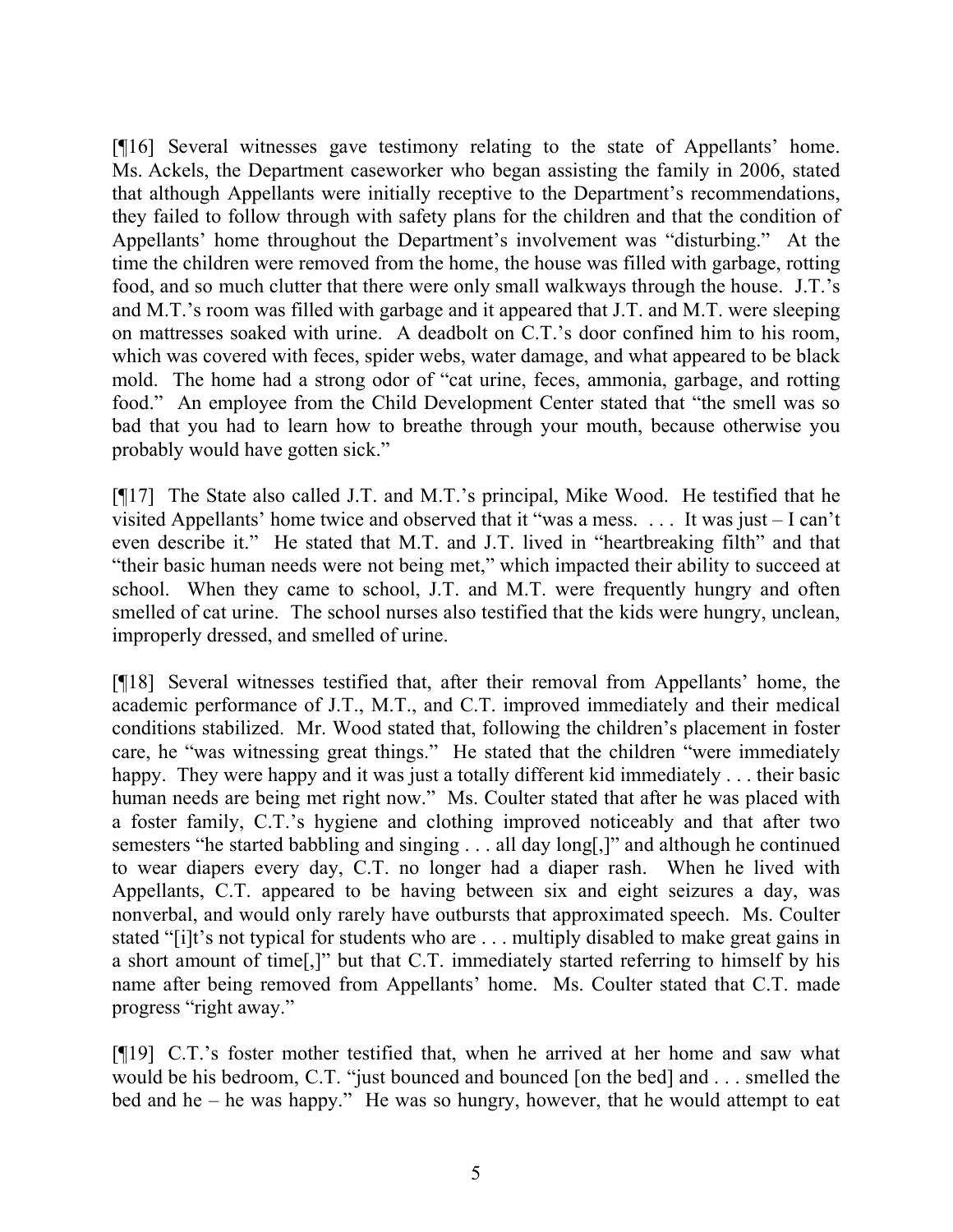dog food and attempted on two occasions to drink the water in a fishbowl. At first, he would eat "almost to the point of choking . . . and . . . he would eat until he would throw up." However, C.T.'s foster family was able to establish a routine for C.T., feeding him every two hours and leaving food in an accessible location.

[¶20] J.T.'s and M.T.'s foster parents also gave testimony about the children's behavior and their progress after being removed from Appellants' home. When J.T. and M.T. arrived in foster care they exhibited food-hoarding and food-seeking behaviors. At their first foster placement, J.T. and M.T. would take whatever food they could find and stash it in their backpacks, under their pillows, or under their mattresses. They would eat until they vomited. Their foster mother would have to remind J.T. and M.T. at meals that they would be able to eat later and that "there [would] always be enough food if [they were] still hungry." Her testimony also indicated that the children lacked basic life skills. M.T. ate with his hands and feet, and did not know how to bathe himself, and neither J.T. nor M.T. knew how to brush their teeth or clean themselves after using the bathroom. After living with their foster family, however, the children learned how to clean themselves, and J.T.'s bed-wetting ceased.

[¶21] Dr. Tran gave testimony about the children's mental health based on his experience with each of them in therapy. He stated that J.T. and M.T. suffered from anxiety and both were "dysregulated emotionally as well as behaviorally." According to Dr. Tran, the children's emotional deficits manifested themselves through "impulsive behaviors, lack of boundaries, [] inability to attend or focus, easily distracted. They could not regulate their movements." Although J.T. and M.T. were nine and eight years old, respectively, when they began seeing Dr. Tran, they acted like "three-year-old[s]." Dr. Tran stated that the delay in J.T.'s and M.T.'s development "was so severe, it actually indicated prolonged exposure to neglect." He stated that hoarding food, in particular, is consistent with a survival technique used by children who do not receive enough food. Dr. Tran also testified that, despite their tremendous struggles, the children's progress in therapy was "phenomenal":

> In terms of progress, remarkable, considering, uhm, these children had so much potential. I sensed that even in the first session, language and their conceptualization, even at that time, was remarkable, despite [] all I was hearing. So the progress to see how they had advanced, and mind you, so quickly, was phenomenal to me.

He stated, however, that the children would "continue to have their struggles for the foreseeable future."

[¶22] Finally, several witnesses gave testimony indicating that, when the Department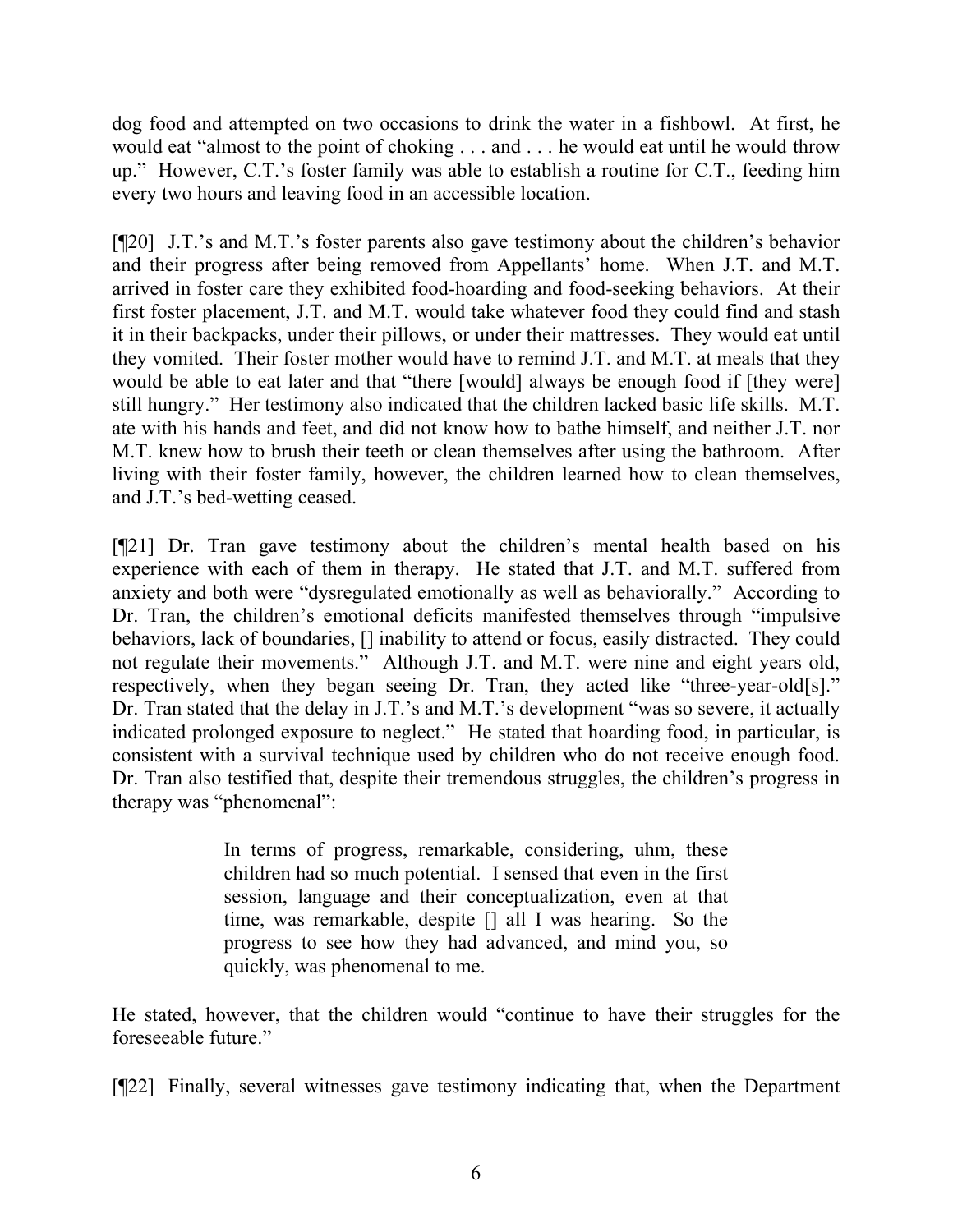attempted to reunify the family, the children regressed, and they reacted poorly when Appellants visited them at school. One of J.T.'s and M.T.'s teachers noticed "a lot of regression in behavior" after Ms. Gifford visited, and that J.T. would "have a lot more of the outbursts after the visits at school." On one occasion when J.T. was in fifth grade, she soiled her pants immediately after Appellants visited her at school. Similarly, Ms. Coulter testified that, when Ms. Gifford visited C.T. at school, the frequency and intensity of his aggressive behaviors would often increase.

[¶23] After the State presented its case, Appellants moved for a judgment of acquittal, contending "there is no evidence to show that there's any act or omission which coincided contemporaneously with the requisite mens rea of recklessness, no evidence of causation, and no evidence that the children suffered a cognizable mental injury." The State responded by noting the testimony that the children were underdeveloped, that they failed to meet age-based expectations for social, emotional, and cognitive functioning, and that they were "animalistic in their behaviors . . . [and] were severely deficient in several areas." The State also pointed to evidence that the children made significant progress when they were placed in foster care, and regressed when they were reunited with Appellants. Finally, the State contended that there was adequate evidence of recklessness because Appellants were aware of, but consciously disregarded, the advice and services offered by the children's caseworker, their teachers, and their pediatrician. The court denied Appellants' motion.

[¶24] After all the evidence was presented, the jury found Appellants guilty of the crimes charged. The district court sentenced Appellants to terms of three to five years for each count, to be served consecutively, but suspended all but Appellants' first year of confinement in favor of supervised probation. This appeal followed. Additional facts will be set forth as necessary in the discussion below.

## *STANDARD OF REVIEW*

[¶25] We apply the following standard of review to claims of insufficiency of the evidence:

> When reviewing the sufficiency of the evidence, this Court accepts as true the State's evidence and affords it those inferences which may be reasonably and fairly drawn from it. We do not consider conflicting evidence or inferences that can be drawn from such evidence. Our duty is to determine whether a quorum of reasonable and rational individuals would, or even could, have come to the same result as the jury actually did.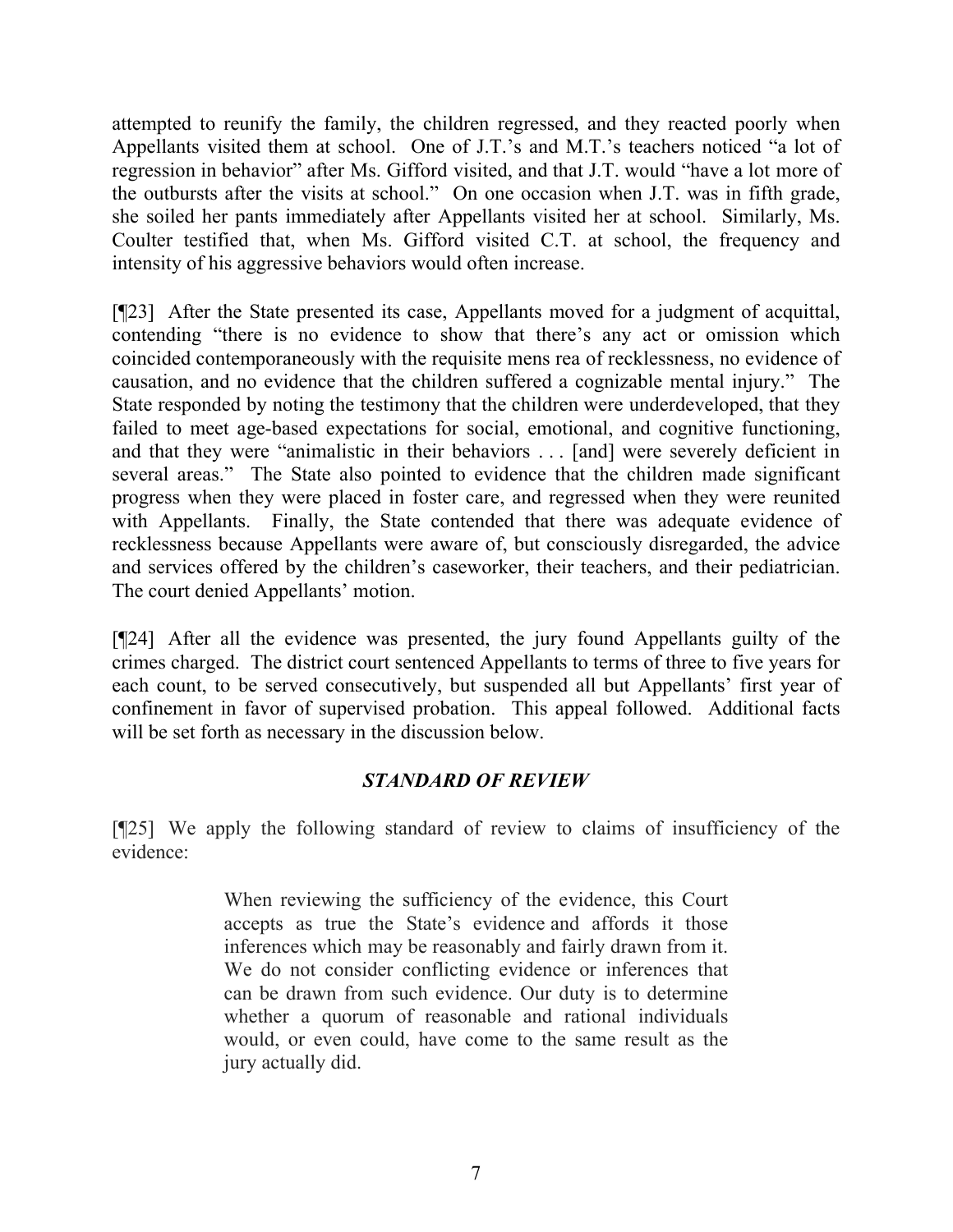*Wilkerson v. State*, 2014 WY 136, ¶ 28, 336 P.3d 1188, 1200 (Wyo. 2014).

### *DISCUSSION*

[¶26] In their only issue, Appellants contend the evidence produced at trial was insufficient to sustain their convictions for child abuse under Wyo. Stat. Ann. § 6-2- 503(b)(ii) (LexisNexis 2015). The relevant portion of the statute provides as follows:

> (b) A person is guilty of child abuse, a felony punishable by imprisonment for not more than ten (10) years, if a person responsible for a child's welfare as defined in W.S. 14-3- 202(a)(i) intentionally or recklessly inflicts upon a child under the age of eighteen (18) years:

> > (ii) Mental injury as defined in W.S. 14-3-  $202(a)(ii)(A)[.]$

"Mental injury," in turn, is defined as "an injury to the psychological capacity or emotional stability of a child as evidenced by an observable or substantial impairment in his ability to function within a normal range of performance and behavior with due regard to his culture." Wyo. Stat. Ann.  $\S$  14-3-202(a)(ii)(A).

> A person acts recklessly when he consciously disregards a substantial and unjustifiable risk that the harm he is accused of causing will occur, and the harm results. The risk shall be of such nature and degree that disregarding it constitutes a gross deviation from the standard of conduct that a reasonable person would observe in the situation[.]

Wyo. Stat. Ann. § 6-1-104(a)(ix).

. . .

[¶27] Appellants do not dispute that each of the children suffered mental injury as that term is defined in Wyo. Stat. Ann.  $\S$  14-3-202(a)(ii)(A). Each of the children has been found to have significant deficits in their social and behavioral development, and both J.T. and M.T. have been diagnosed with attention deficit disorders. Appellants contend, however, that they were not aware of the risk of injury to the children and that, as a result, they did not consciously disregard the risk. According to Mr. Tibbets, he "did not perceive and consciously disregard the risk" of mental injury. Similarly, Ms. Gifford claims "the record is devoid of testimony that Ms. Gifford truly understood the risk of harm her parenting style exposed her children to." We disagree.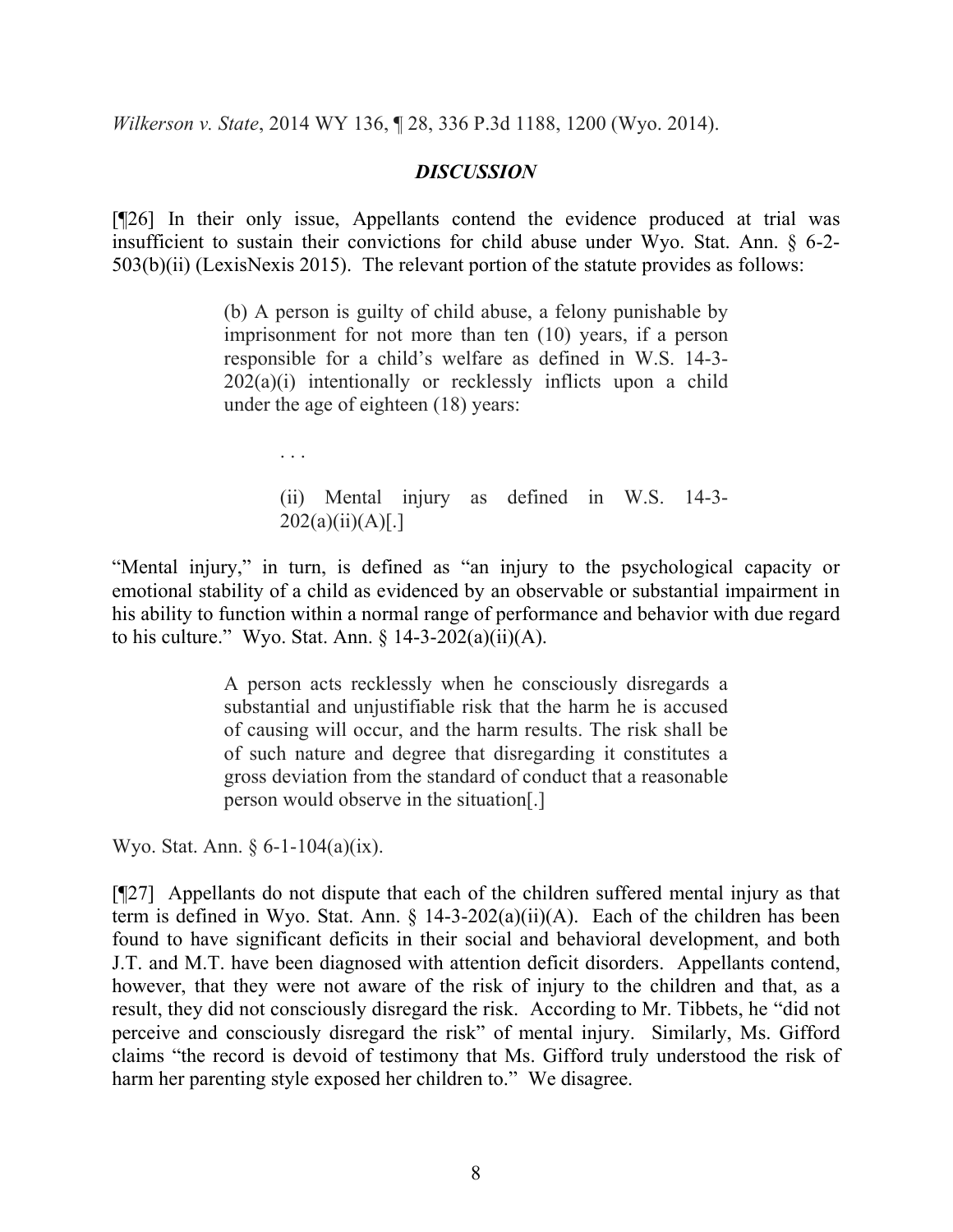[¶28] Appellants rely principally on the testimony of Dr. Bowers. Appellants note that Dr. Bowers testified that she believed Appellants did not intend to harm the children and that they "wanted to care for their kids." Appellants also note that Dr. Bowers testified that she did not think Appellants were acting out of ill-will. We note, initially, that Appellants' argument conflates the "recklessness" required by Wyo. Stat. Ann. § 6-2-  $503(b)(ii)$  with the alternative statutory requirement of "intent" to cause harm. The jury could have agreed with Appellants' claims that they did not intentionally harm their children, but still have found that Appellants consciously disregarded their children's wellbeing. Recklessness does not require knowledge that a particular harm is certain to occur. As noted by one prominent authority:

> "Recklessness" in causing a result exists when one is aware that his conduct *might* cause the result, though it is not substantially certain to happen. . . . Thus, while "knowledge" and the knowing-type of "intention" require a consciousness of almost-certainty, recklessness requires a consciousness of something far less than certainty or even probability.

1 Wayne R. LaFave, *Substantive Criminal Law* § 5.4 (2d ed.) (emphasis in original); *see also Wilkerson*, ¶¶ 23-24, 336 P.3d at 1198−99; *O'Brien v. State*, 2002 WY 63, ¶ 18, 22−25, 45 P.3d 225, 232−34 (Wyo. 2002).

[¶29] Turning, then, to the testimony upon which Appellants rely, we note that Dr. Bowers' statements about Appellants' intentions were made in response to questioning about why she did not take protective custody of the children. The context of those statements undermines Appellants' claim that they did not understand the risk of harm:

> I have asked myself [why I did not seek protective custody for the children] many times. I felt that . . . both of these parents wanted to care for their kids; had a good understanding of what [] their physical, emotional and nutritional needs would be; [] they had more than enough mental equipment and a lot of life experience, a lot of which they had told me about. . . . And I wanted to be able to work with them to make it better, and for some reason kept thinking that that would work.

Dr. Bowers' statements that Appellants had a "good understanding" of the needs of their children, and had "more than enough mental equipment" to meet those needs, belie Appellants' claims that they did not appreciate the risk of injury to the children.

[¶30] Dr. Bowers further testified that Appellants' failure to provide proper care for the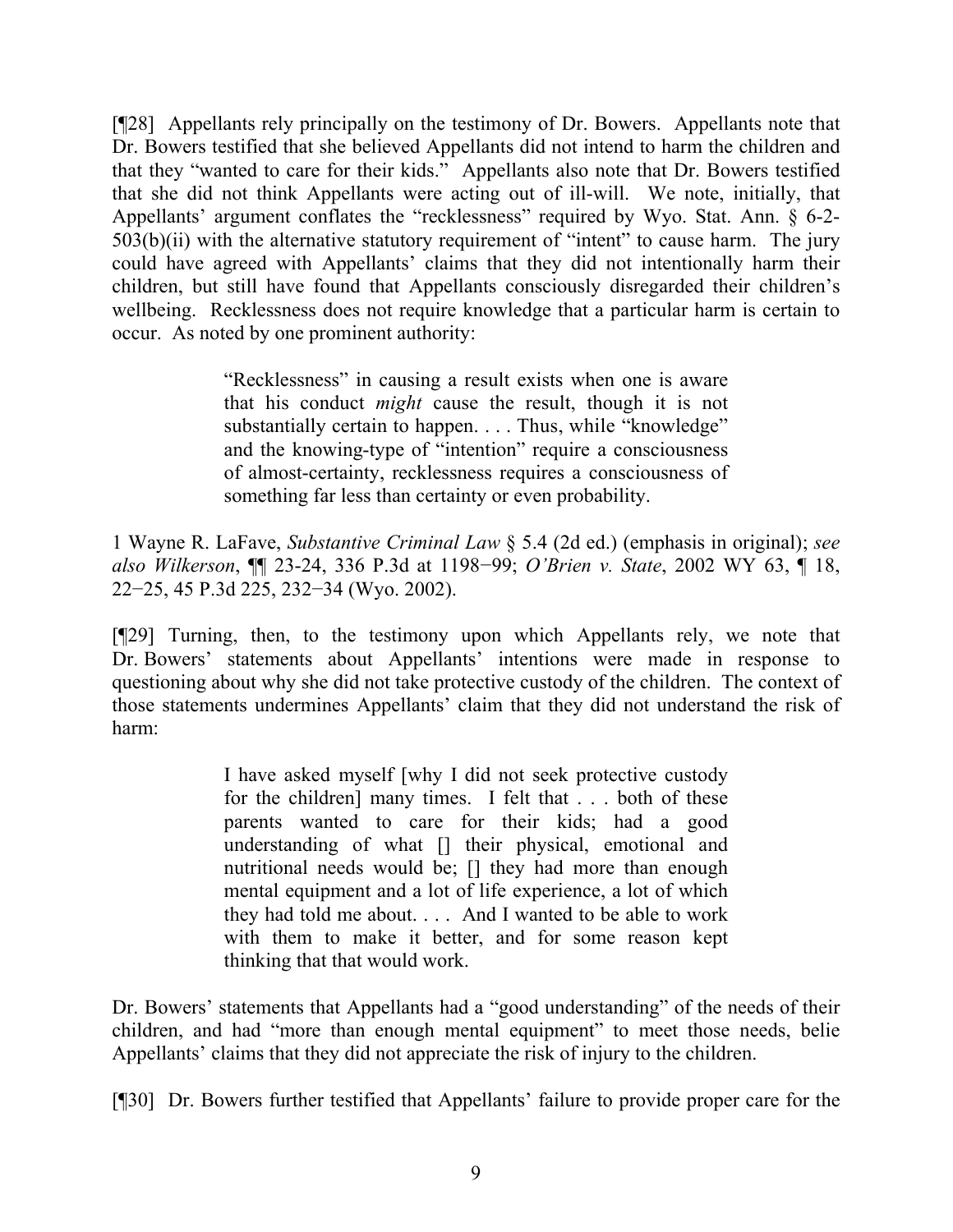children resulted, not from a lack of understanding, but rather from Appellants' stubbornness and pride. She stated that Mr. Tibbets was "very" stubborn and that she had "increasing concerns that [Mr. Tibbets'] pride and [Ms. Gifford's] pride were sometimes greater than their ability to care, or to accept services, or to acknowledge where their ability to parent fell short." When asked what prevented Appellants from providing the proper care for their children, Dr. Bowers stated "I know [Mr. Tibbets] is very busy, that he was working out of town. . . . [B]ut I think that for both parents, their priorities did not place their children first."

[¶31] As noted above, Dr. Bowers diagnosed M.T. with non-organic failure to thrive due to the fact that he was not being fed often enough. She thought that M.T.'s condition was severe enough to warrant hospitalization, but she stated:

> [I]t was my impression that these parents were – had lots of tools at their disposal; that they were – they were intelligent people that understood the problem, and so I persevered in encouraging them in how to feed [M.T.], how to get him to gain weight, and the importance of doing so. And I would continue to be confident that they understood that and would do so.

Again, Dr. Bowers' testimony contradicts Appellants' claims that they did not perceive the risk of injury to their children.

[¶32] Three years later, after C.T. was born, Dr. Bowers diagnosed C.T. with nonorganic failure to thrive due to the fact that he was significantly underweight. As with M.T., Dr. Bowers concluded that C.T.'s condition was the result of malnutrition. Appellants continued to use the mixture of molasses and whipping cream to feed C.T., despite Dr. Bowers' advisement to feed C.T. baby formula. She stated that she clearly communicated C.T.'s needs to Appellants, and that they understood the consequences of malnutrition. She stated she did not know why Appellants did not give the children baby formula, which was available for free in her office. Dr. Bowers again stated "I felt that they had more than enough intellectual equipment, that they were smart people who understood the concern and the issue." Despite Dr. Bowers' clear communication of the risks of malnutrition, C.T. was subsequently hospitalized for a week on two separate occasions for failure to thrive. Dr. Bowers also testified that Appellants failed to seek or receive additional services that might have helped C.T. recover from his hypoxic injuries. Dr. Bowers attempted to convince Appellants that C.T. needed a pediatric ophthalmologist to address his reduced vision and a pediatric neurologist to address his seizures. Appellants, however, sought no treatment for either condition, and by the time C.T. was placed in foster care nearly five years later, he was having between six and eight seizures per day.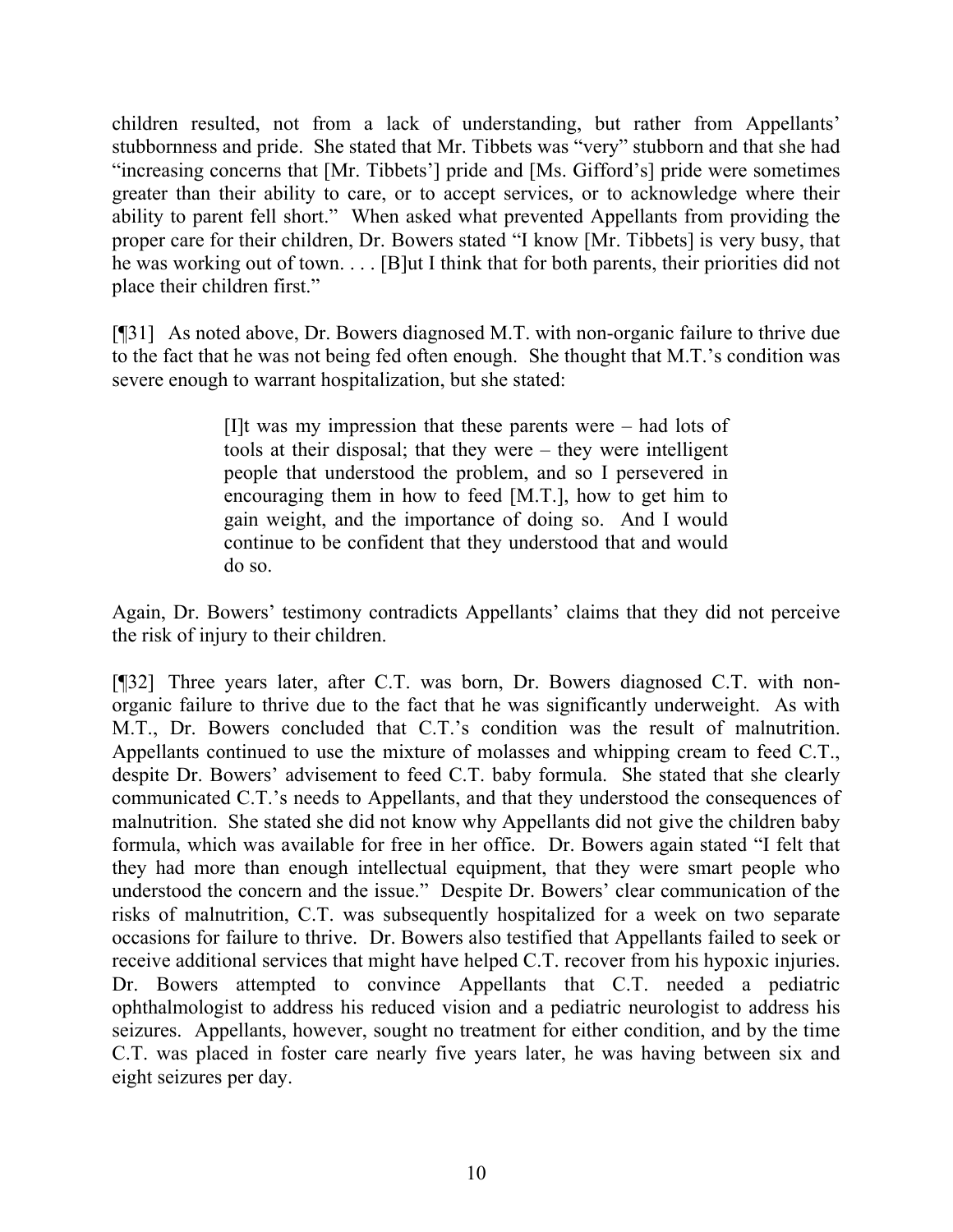[¶33] The record reveals that Appellants ignored continued efforts to help them meet the needs of their children. Appellants rejected parenting services offered by the Department, rejected Dr. Bowers' medical advice, failed to comply with safety plans for C.T., and rejected offers of assistance in cleaning their home and making structural repairs to the house. The State produced ample evidence that, through numerous interactions with Department personnel and others offering assistance, Appellants were put on notice of the fact that they were providing an unsafe and unhealthy home environment, and that they were failing to meet the children's nutritional, medical, and emotional needs. Considering Appellants' repeated failure to accept the advice and services of medical and educational professionals, and the evidence indicating their understanding of the children's needs, we find sufficient evidence in the record to show that Appellants acted in conscious disregard of a substantial and unjustifiable risk of harm.

[¶34] Mr. Tibbets presents an additional argument. He contends the State did not provide sufficient evidence to show that the risk of injury to the children was a "substantial and unjustifiable risk" as required under Wyo. Stat. Ann. § 6-2-503(b)(ii). As part of this claim, however, Mr. Tibbets asserts the State did not show that his disregard of the risk of injury to his children occurred at the same time of the acts giving rise to the children's injuries. Mr. Tibbets asserts that "although [the Department] was aware that the condition of the house, the monitoring of the children, and other issues were substandard and potentially dangerous, the Department [] did not feel that there was a substantial and unjustifiable risk" that Appellants were causing mental injury to the children until October 2012, when the children were removed from the home. We do not agree.

[¶35] To the extent Mr. Tibbets claims the evidence showing that he failed to provide adequate nutrition for the children, address the children's basic medical needs, keep his home clean of rotting garbage, feces, and urine, teach his children basic life skills, or follow professional medical advice was insufficient to create a substantial risk of harm to the children, we are not persuaded. As noted in the authority quoted above,

> A risk does not have to be "more likely than not to occur" or "probable" in order to be substantial. A risk may be substantial even if the chance that the harm will occur is well below fifty percent. . . . Some risks may be substantial even if they carry a low degree of probability because the magnitude of the harm is potentially great.

1 LaFave, *Substantive Criminal Law* § 5.4 (quoting *People v. Hall*, 999 P.2d 207, 217 (Colo. 2000)). The State produced sufficient evidence to show that the risk of injury to Appellants' children was substantial and unjustifiable.